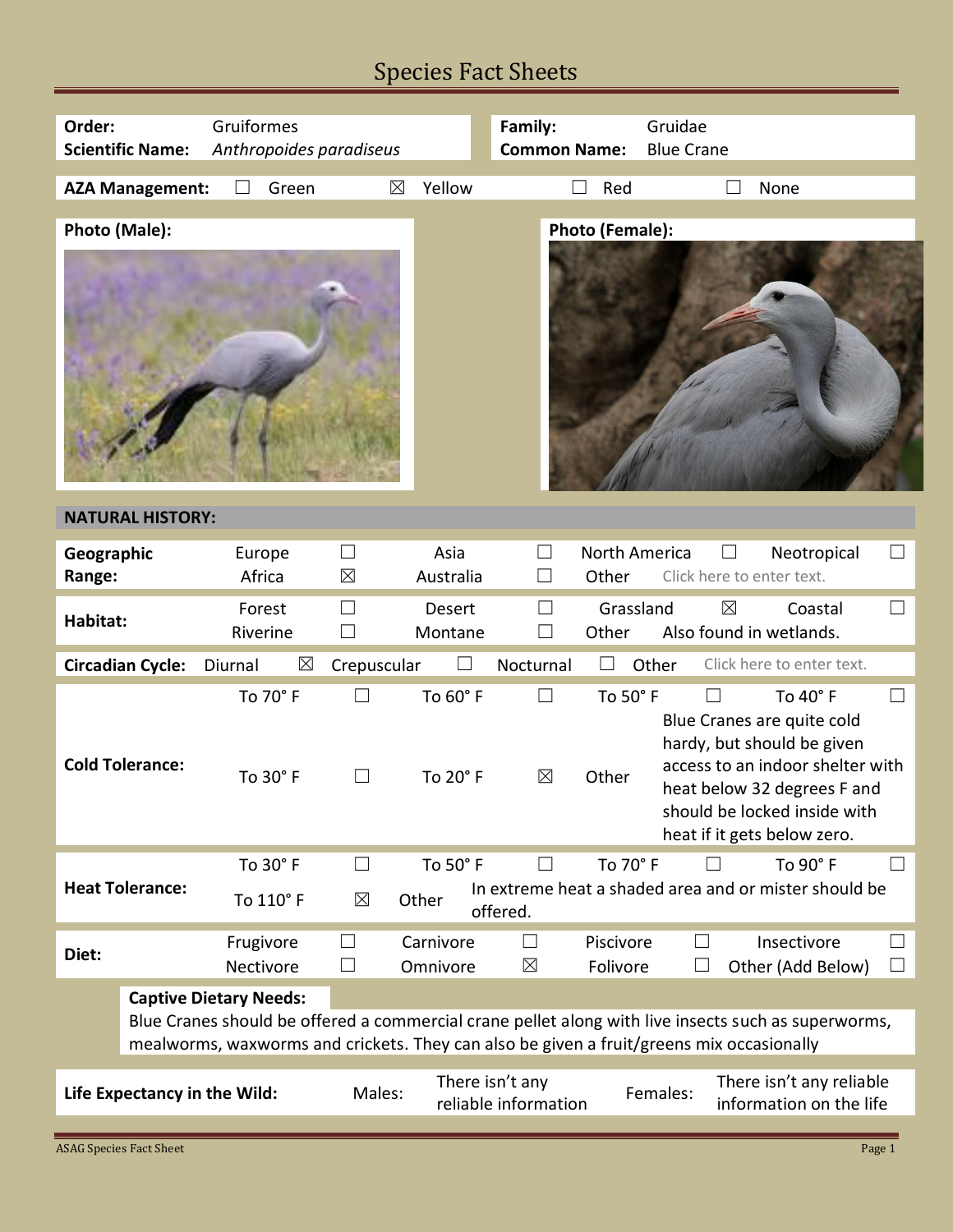## Species Fact Sheets

|                                                                                                                                                                          |                                                                                                                                         |                                                               | wild.                                                  | on the life span of<br><b>Blue Cranes in the</b> |                                                                      | span of Blue Cranes in<br>the wild.                                                                                                                                    |
|--------------------------------------------------------------------------------------------------------------------------------------------------------------------------|-----------------------------------------------------------------------------------------------------------------------------------------|---------------------------------------------------------------|--------------------------------------------------------|--------------------------------------------------|----------------------------------------------------------------------|------------------------------------------------------------------------------------------------------------------------------------------------------------------------|
| Life Expectancy in Captivity:                                                                                                                                            | Males:                                                                                                                                  | captivity.                                                    | <b>Blue Cranes can live</b><br>well into their 30's in | Females:                                         | <b>Blue Cranes can live</b><br>well into their 30's in<br>captivity. |                                                                                                                                                                        |
|                                                                                                                                                                          |                                                                                                                                         |                                                               |                                                        |                                                  |                                                                      |                                                                                                                                                                        |
| <b>BREEDING INFORMATION:</b>                                                                                                                                             |                                                                                                                                         |                                                               |                                                        |                                                  |                                                                      |                                                                                                                                                                        |
| <b>Age at Sexual Maturity:</b>                                                                                                                                           |                                                                                                                                         | Males:                                                        | $4 - 5$ years old                                      |                                                  | Females:                                                             | $4 - 5$ years old                                                                                                                                                      |
| <b>Courtship Displays:</b>                                                                                                                                               |                                                                                                                                         | bows, jumping, stick/grass tossing and synchronized bugling.  |                                                        |                                                  |                                                                      | Blue Cranes have elaborate courtship displays (dances) which consist of                                                                                                |
| <b>Nest Site Description:</b>                                                                                                                                            | Nests are a bare spot on the ground often with no nesting material, though<br>sometimes the nest is lined with a small amount of grass. |                                                               |                                                        |                                                  |                                                                      |                                                                                                                                                                        |
| <b>Clutch Size, Egg Description:</b>                                                                                                                                     |                                                                                                                                         | 1-3 (usually 2) brown speckled eggs.                          |                                                        |                                                  |                                                                      |                                                                                                                                                                        |
|                                                                                                                                                                          |                                                                                                                                         |                                                               |                                                        |                                                  |                                                                      |                                                                                                                                                                        |
| <b>Incubation Period:</b>                                                                                                                                                | $29 - 32$ days                                                                                                                          |                                                               |                                                        | <b>Fledgling Period:</b>                         |                                                                      | $3 - 4$ months                                                                                                                                                         |
| <b>Parental Care:</b>                                                                                                                                                    | the chick(s).                                                                                                                           |                                                               |                                                        |                                                  |                                                                      | Both parents share the incubation of the eggs as well as the brooding and rearing of                                                                                   |
| <b>Chick Development:</b>                                                                                                                                                |                                                                                                                                         | white. Young are able to fly as young as three months of age. |                                                        |                                                  |                                                                      | Chicks hatch with buff colored down on head and neck. The upper part of the wings,<br>back rump and sides are gray with the throat breast and underside of wings being |
| <b>CAPTIVE HABITAT INFORMATION:</b>                                                                                                                                      |                                                                                                                                         |                                                               |                                                        |                                                  |                                                                      |                                                                                                                                                                        |
| Social Structure in the Wild:                                                                                                                                            | Monogamous pairs, family group until next breeding cycle. Young birds will<br>form large flocks and roost together in shallow water.    |                                                               |                                                        |                                                  |                                                                      |                                                                                                                                                                        |
| <b>Social Structure in Captivity:</b><br>Monogamous pairs, family group until next breeding cycle. Juveniles should<br>be moved from parents before next clutch is laid. |                                                                                                                                         |                                                               |                                                        |                                                  |                                                                      |                                                                                                                                                                        |
|                                                                                                                                                                          |                                                                                                                                         |                                                               |                                                        |                                                  |                                                                      |                                                                                                                                                                        |
| <b>Minimum Group Size:</b>                                                                                                                                               | One pair                                                                                                                                |                                                               |                                                        |                                                  | <b>Maximum Group Size:</b>                                           | Adult pair and offspring<br>until next breeding cycle                                                                                                                  |